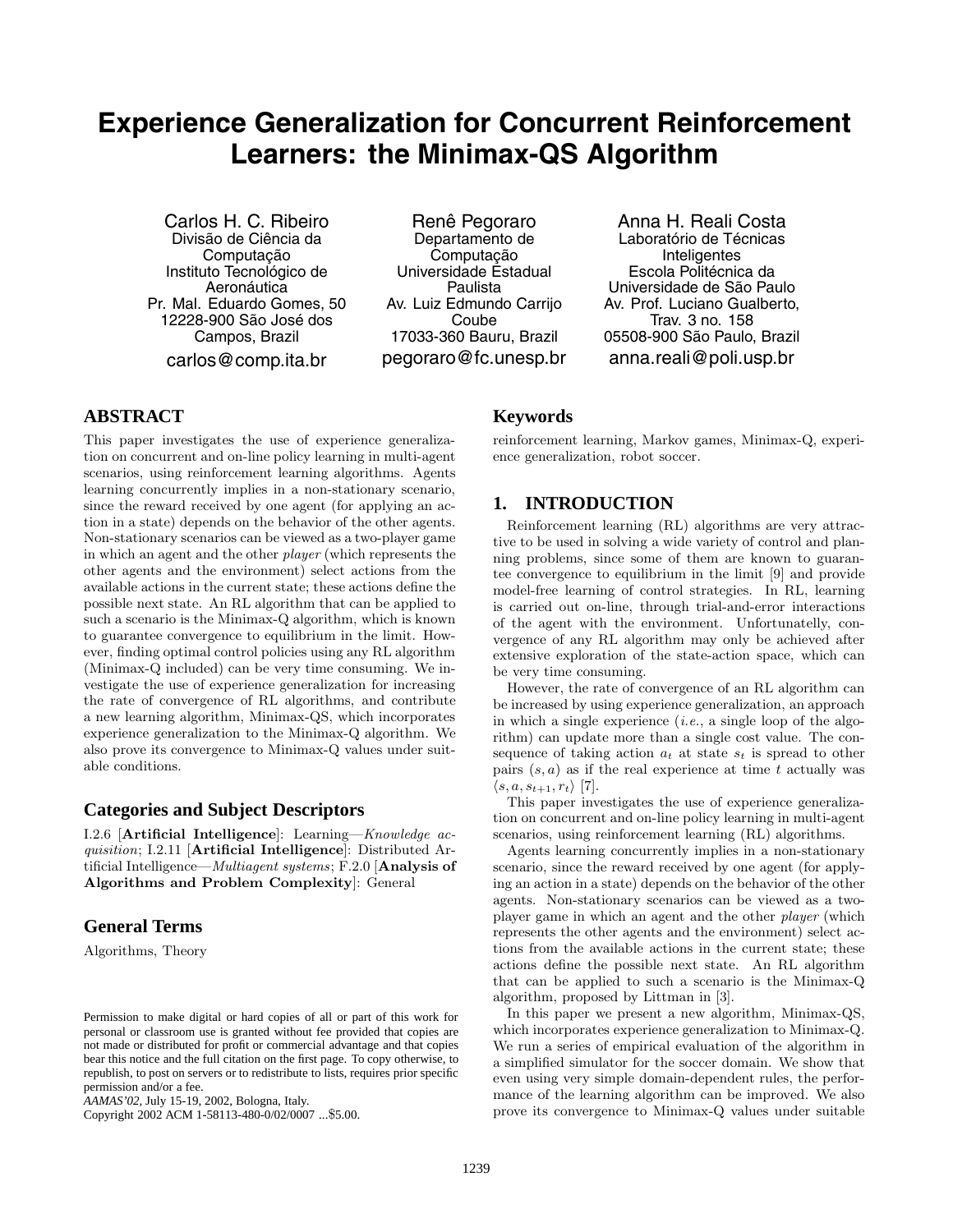conditions.

Experience generalization is related to state aggregation methods analyzed by some authors [11],[10],[8] in the context of function approximation for reinforcement learning. These authors have been considering the effects of adaptive aggregation when compact representations are used. In particular, it can be shown [9] that some RL algorithms acting on a set of aggregate states converge, provided a persistently exciting action policy is used. The trouble, however, is that the set of action values asymptotically reached will depend on the limit distribution defined by this action policy. If the action policy itself depends on the estimated action values, there is no simple way to ensure convergence. In this paper, we deal with this problem by considering a parameter that controls the degree of experience generalization along time.

# **2. MULTI-AGENT RL LEARNING**

In this section we first introduce the Markov Game framework(MG), which can be viewed as an extended Markov Decision Process (MDP) to multiple agents. We then present the Minimax-Q algorithm for solving MGs. Minimax-Q is based on both Q-Learning, an RL technique for solving MDPs, and the Minimax algorithm, which is applied to finding game solutions.

#### **2.1 Markov Games**

Let us consider  $n$  agents interacting with the environment via perception and action. On each interaction step each agent *i* senses the current state  $s_t$  of the environment, and chooses an action a*<sup>i</sup>* to perform. The set of actions  $a_1, \ldots, a_n$  alter the state  $s_t$  of the environment, and a scalar reinforcement signal r*<sup>i</sup>* (a reward or penalty) is provided to each agent *i* to indicate the desirability of the resulting state. An MG is formally represented by a tuple:

 $\langle n, S, A_1, A_2, \ldots, A_n, r_1, r_2, \ldots, r_n, P \rangle$ 

(see  $[3]$ ), where:

n is the number of agents;

S is a set of states;

 $A_1, \ldots, A_n$  is a collection of sets  $A_i$  of the actions available to agent  $i$ ;

 $r_i$ :  $S \times A_1$ ...  $\times A_n \to \mathcal{R}$  is a scalar reinforcement function for the ith agent,

 $P: S \times A_1 \ldots \times A_n \to \Pi(S)$  is a state transition function, where a member of  $\Pi(S)$  is a probability distribution over S.  $P(s_{t+1}|s_t, a_1, \ldots, a_n)$  represents the probability of moving from state  $s_t$  to  $s_{t+1}$  when the *n* agents perform respectively actions  $a_1, \ldots, a_n$  at state  $s_t$ .

### **2.2 Minimax-Q**

Let us consider a specialization of the MG framework, which consists of two agents performing actions in alternating turns, in a zero-sum game. Let  $A$  be the set of possible actions that the playing agent **A** can choose from, and  $\bar{A}$ the set of actions for the opponent player **B**.  $r_{s_t, a_t, \bar{a}_t}$  is the immediate reinforcement **A** receives for performing action  $a_t \in A$  in state  $s_t \in S$  when its opponent **B** performs action  $\bar{a}_t \in A$ .

The goal of **A** is to learn an optimal policy of actions that maximizes its expected cumulative sum of discounted reinforcements. Learning this policy is very difficult, since it depends on the actions the opponent performs. The solution to this problem is to evaluate each policy with respect to the opponent's strategy that makes it look the worst. This idea

is the core of the Minimax-Q algorithm [3], which is known to guarantee convergence to equilibrium in the limit [9].

For deterministic action policies, the optimal value of a state  $s_t \in S$  in an MG is:

$$
V^*(s_t) = \max_{a \in A} \min_{\bar{a} \in \bar{A}} Q(s_t, a, \bar{a})
$$
\n(1)

and the Minimax-Q learning rule is:

$$
Q_{t+1}(s_t, a_t, \bar{a}_t) = Q_t(s_t, a_t, \bar{a}_t) +
$$
  
\n
$$
\alpha_t[r_{s_t, a_t, \bar{a}_t} + \gamma \hat{V}_t(s_{t+1}) - Q_t(s_t, a_t, \bar{a}_t)]
$$
 (2)

where:

s*<sup>t</sup>* is the current state,

 $a_t$  is the action performed by **A** in  $s_t$ ,

 $\bar{a}_t$  is the action performed by **B** in  $s_t$ ,

 $Q_{t+1}(s_t, a_t, \bar{a}_t)$  is the expected discounted reinforcement for taking action  $a_t$  when **B** performs  $\bar{a}_t$  in state  $s_t$ , and continuing the optimal policy thereafter,

 $r_{s_t, a_t, \bar{a}_t}$  is the reinforcement received by **A**,

 $s_{t+1}$  is the consequent state,

 $V_t(s_{t+1})$  is the current estimate of the optimal expected discounted reward  $V^*(s_{t+1}),$ 

 $\gamma$  is the discount factor,

 $\alpha_t$  is the learning rate.

For non-deterministic action policies, a general formulation of Minimax-Q has been defined elsewhere [3], [1].

### **3. GENERALIZING MINIMAX-Q**

Ribeiro [6] argues that embedding a priori knowledge in an RL algorithm may improve its convergence rate. He proposes the use of a spreading mechanism in which a single experience  $(i.e., a single loop of the algorithm) can update$ more than a single action value. This better use of experience in RL algorithms is known as experience generalization, in which the consequence of taking action  $a_t$  at state  $s_t$  is spread to other pairs  $(s, a)$  as if the real experience at time t actually was  $\langle s, a, s_{t+1}, r_t \rangle$ . Considering this spreading mechanism, we propose a variant of the Minimax-Q algorithm, named Minimax-QS.

Formally, in Minimax-QS for alternating MG, at time t:

- 1. **A** and **B** observe the current state  $s_t$ .
- 2. **A** selects an action  $a_t \in A$  and executes it.
- 3. **B** selects an action  $\bar{a}_t \in \bar{A}$  and executes it.

4. **A** and **B** observe the next state  $s_{t+1}$  and receive the reinforcement  $r_{s_t, a_t, \bar{a}_t}$ .

5. The Q values for every state-**A** action-**B** action 3-tuple  $(s, a, \bar{a})$  are updated according to:

$$
Q_{t+1}(s, a, \bar{a}) = Q_t(s, a, \bar{a}) +
$$
  
\n
$$
\alpha_t \sigma_t(s_t, a_t, \bar{a}_t, s, a, \bar{a}) [r_{s_t, a_t, \bar{a}_t} +
$$
  
\n
$$
\gamma \hat{V}_t(s_{t+1}) - Q_t(s, a, \bar{a})]
$$
\n(3)

6. Repeat steps above until stopping criterion is met.

where  $\sigma_t(s_t, a_t, \bar{a}_t, s, a, \bar{a})$  is the *spreading function* (0 <  $\sigma_t(s_t, a_t, \bar{a}_t, s, a, \bar{a}) \leq 1$ . The standard Minimax-Q algorithm corresponds to Equation 3 with  $\sigma_t(s_t, a_t, \bar{a}_t, s, a, \bar{a}) =$  $\delta(s_t, s)\delta(a_t, a)\delta(\bar{a}_t, \bar{a})$ , where  $\delta(., .)$  is the Kronecker delta function (that is,  $\delta(u, v) = 1$  if  $u = v$ , otherwise  $\delta(u, v) = 0$ ).

By using  $\sigma_t(s_t, a_t, \bar{a}_t, s, a, \bar{a})$  it is possible to reduce the learning time of the Minimax-Q algorithm, since the consequence of choosing action  $a_t$  when the opponent chooses  $\bar{a}_t$ in state  $s_t$  can spread to all others similar 3-tuple  $(s, a, \bar{a})$ .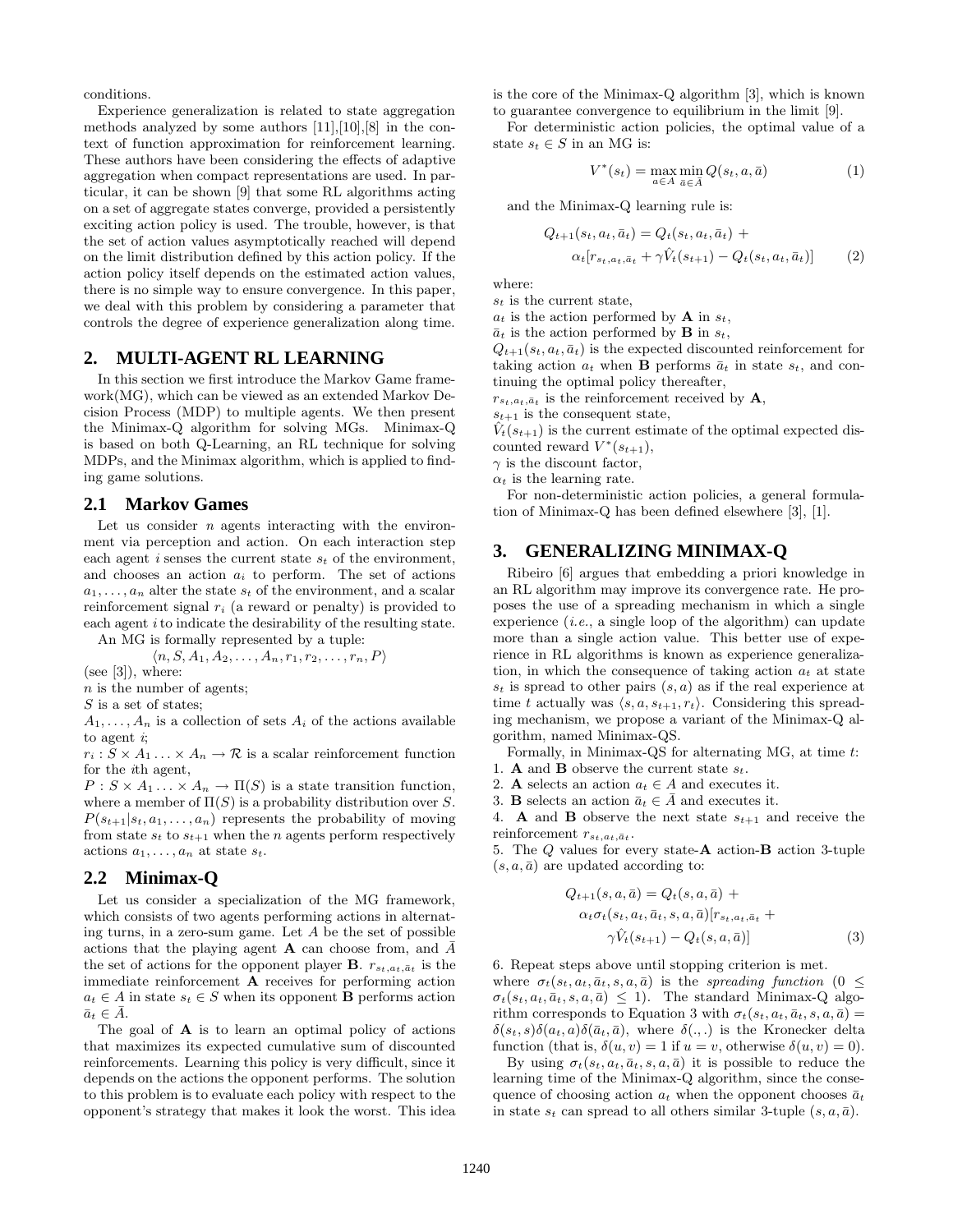For the experiments reported, we consider a spreading mechanism that produces generalization only along the state space S, that is,  $\sigma_t(s_t, a_t, \bar{a}_t, s, a, \bar{a}) = g_t(s_t, s) \delta(a_t, a) \delta(\bar{a}_t, \bar{a})$ , where  $g_t(s_t, s)$  is a state similarity function. We define  $g_t(s_t, s) = \tau^d$ , where  $\tau$  is a constant and d is a similarity — distance — measure between the current state s*<sup>t</sup>* and a similar state s.

# **4. CONVERGENCE OF MINIMAX-QS**

We now present a proof of convergence for the Minimax-QS algorithm. The proposition to be proved is the following:

PROPOSITION 1. Assume that the conditions for convergence of Minimax-Q to the action value function Q are satisfied. Then the action values generated by the Minimax-QS algorithm converge to  $Q$  with probability one if the convergence  $\sigma_t(s_t, a_t, \bar{a}_t, s, a, \bar{a}) - \delta(s, s_t) \delta(a, a_t) \delta(\bar{a}, \bar{a}_t) \rightarrow 0$  is of order  $O(\alpha_t)$ .

What this proposition basically says is that if the spreading mechanism vanishes at least as quickly as the learning rate  $\alpha_t$ , then Minimax-QS converges to the action values generated by Minimax-Q.

A related proof for the QS-algorithm — a spreading-based formulation of Q-learning for single agents — can be found in [7].

#### **4.1 Simultaneous Approximations on RL**

Finding an optimal cost function in RL algorithms implies two approximations going on simultaneously: one of them approximates a Dynamic Programming operator, and the second one uses the resulting approximation itself to estimate the optimal costs. To illustrate, let us consider the update equation for Q-learning:

$$
Q_{t+1}(s_t, a_t) = Q_t(s_t, a_t) +
$$
  
\n
$$
\alpha_t[r_{s_t, a_t} + \gamma \hat{V}_t(s_{t+1}) - Q_t(s_t, a_t)]
$$
\n(4)

This equation iteratively approximates the Action Value operator applied to  $Q_t(s_t, a_t)$ 

$$
(T^{q}Q)(s_{t}, a_{t}) = r_{s_{t}, a_{t}} + \gamma \sum_{s_{t+1} \in S} P(s_{t+1}|s_{t}, a_{t}) \max_{a} Q(s_{t+1}, a)
$$
(5)

whilst using the resulting approximation itself to approximate the optimal costs  $V^*(s_{t+1}) = \max_a Q(s_{t+1}, a)$  through  $\hat{V}_t(s_{t+1}) = \max_a Q_t(s_{t+1}, a).$ 

As an additional example, let us consider the Minimax-Q algorithm for alternating Markov games. The corresponding equation

$$
Q_{t+1}(s_t, a_t, \bar{a}_t) = Q_t(s_t, a_t, \bar{a}_t) +
$$
  
\n
$$
\alpha_t[r_{s_t, a_t, \bar{a}_t} + \gamma \hat{V}_t(s_{t+1}) - Q_t(s_t, a_t, \bar{a}_t)]
$$
 (6)

approximates the operator

$$
(T^{mq}Q)(s_t, a_t, \bar{a}_t) = r_{s_t, a_t, \bar{a}_t} + \gamma \sum_{s_{t+1} \in S} P(s_{t+1}|s_t, a_t, \bar{a}_t) V^*(s_{t+1}) \tag{7}
$$

applied to  $Q_t(s_t, a_t, \bar{a}_t)$ . The resulting approximation itself is then used to approximate the optimal costs  $V^*(s_{t+1})$  via  $V_t(s_{t+1}) = \max_a \min_{\bar{a}} Q_t(s_{t+1}, a, \bar{a}).$ 

It might be convenient to relate stochastic approximations characteristic of RL algorithms — such as those exemplified above — and simpler and better studied approximations. This would allow us to simplify or propose theorems for the more complicated cases by relating them to their simpler counterparts. Indeed, we adopt this line of reasoning for proving the convergence of Minimax-QS. First, however, it is important to review a theorem that relates stochastic approximations.

#### **4.2 Relating Stochastic Approximations**

Let  $B(S)$  be the set of cost functions over S and T :  $B(S) \mapsto B(S)$  be an arbitrary contraction mapping with fixed point  $V^*$ .

For Dynamic Programming algorithms in general, a contraction mapping  $T$  (or  $T<sup>q</sup>$ ) is applied directly to successively approximate  $V^*$  (or  $Q$ ). In model-free RL methods, such operator is not available and the agent must use its own experience to approximate it.

Consider a sequence of operators  $T_t : (B(S) \times B(S)) \mapsto$  $B(S)$  and define  $U_{t+1} = T_t U_t V$  where V and  $U_0$  are arbitrary cost functions. We say that  $T_t$  approximates  $T$  at  $V$ with probability one uniformly over  $S$  if  $U_t$  converges to TV uniformly over S.

We can interpret this in the following way: a 'memory'  $U_t$ is used as a help to make  $T_t$  approximate T. The equivalence between these operators is assessed by using any 'test function' V that subject either to T (through TV) or to  $T_t$ (through  $T_tU_tV$ ) produces the same result.

THEOREM 1. [9] Let T be an arbitrary mapping with fixed point  $V^*$ , and let  $T_t$  approximate  $T$  at  $V^*$  with probability one uniformly over  $S$ . Let  $V_0$  be an arbitrary cost function, and define  $V_{t+1} = T_t V_t V_t$ . If there are functions  $0 \leq F_t((x)) \leq 1$  and  $0 \leq G_t((x)) \leq 1$  satisfying the conditions below with probability one, then  $V_t$  converges to  $V^*$ with probability one uniformly over S.

1. For every 
$$
U_1, U_2 \in B(S)
$$
 and  $s \in S$ ,  
\n
$$
|(T_t U_1 V^*)(s) - (T_t U_2 V^*)(s)|
$$
\n
$$
\leq G_t(s)|U_1(s) - U_2(s)| \tag{8}
$$

2. For every  $U, V \in B(S)$  and  $s, s' \in S$ ,

$$
|(T_tUV^*)(s) - (T_tUV)(s)|
$$
  
\n
$$
\leq F_t(s) \sup_{s'} |V^*(s') - V(s')|
$$
 (9)

- 3. For all  $k > 0$ , the product  $\prod_{t=k}^{n} G_t(s)$  converges to zero uniformly in s as n increases;
- 4. There is  $0 \leq \beta \leq 1$  such that for all s and large enough t,  $F_t(s) \leq \beta(1 - G_t(s)).$

This theorem eliminates the burden of having to prove the convergence of the cost functions  $V_t$  to  $V^*$ . Instead, it says that it suffices to show that  $-$  given the above conditions — the operator  $T_t$  approximates the operator  $T$  at the fixed point  $V^*$ .

A proof and a full discussion on the applicability of this theorem can be found respectively in [4] and [9].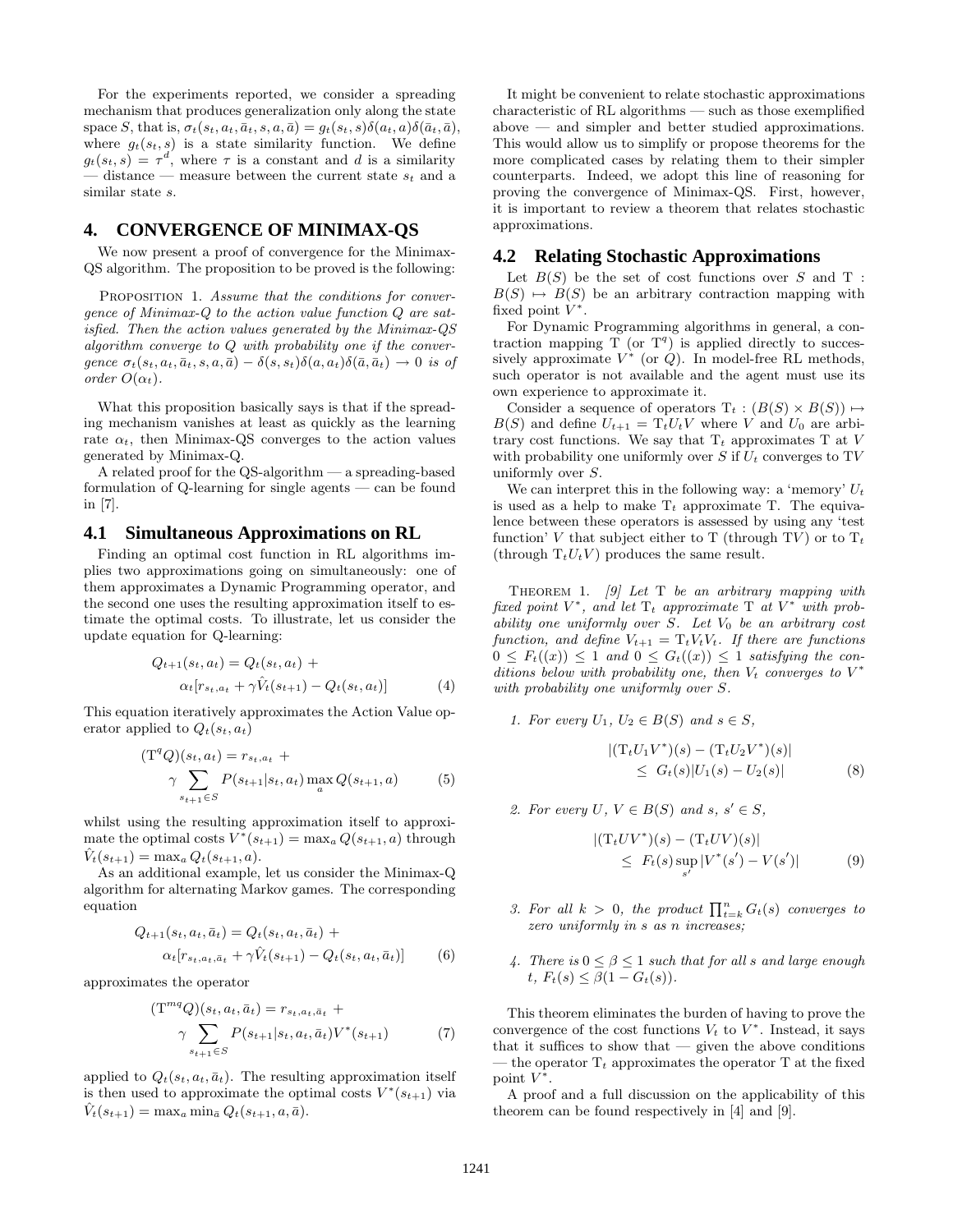### **4.3 A Proof of Convergence for Minimax-QS**

The proof involves three basic steps. First, an appropriate space and operators  $T$  and  $T_t$  must be defined. Then, conditions 1 to 4 of Theorem 1 must be verified. Finally, it must be checked if  $T_t$  approximates  $T$  with probability 1. Ideally,  $T_t^{mqs}$  should be defined in such a way that  $U_{t+1} = T_t U_t V$ is an ordinary stochastic approximation process.

Let us reconsider the update equation for the Minimax-QS algorithm. The superscript s indicates that spreading has been used to update the action values:

$$
Q_{t+1}^{s}(s, a, \bar{a}) = Q_{t}^{s}(s, a, \bar{a}) +
$$
  
\n
$$
\alpha_{t}\sigma_{t}(s_{t}, a_{t}, \bar{a}_{t}, s, a, \bar{a})[r_{s_{t}, a_{t}, \bar{a}_{t}} +
$$
  
\n
$$
\gamma \hat{V}_{t}(s_{t+1}) - Q_{t}^{s}(s, a, \bar{a})]
$$
\n(10)

Assume the function  $\sigma_t$  is such that  $\sigma_t(s_t, a_t, \bar{a}_t, s, a, \bar{a})$ converges to  $\delta(s_t, s)\delta(a_t, a)\delta(\bar{a}_t, \bar{a})$  uniformly. This means that the Minimax-QS update rule approaches more and more the standard Minimax-Q equation as learning progresses.

The operator T is the Minimax-Q operator, namely

$$
(\mathbf{T}^{mq}Q)(s,a,\bar{a}) = r_{s,a,\bar{a}} + \gamma \sum_{s_{t+1}} P(s_{t+1}|s,a,\bar{a}) V^*(s_{t+1})
$$
\n(11)

and the random operator sequence  $T_t$  is

$$
\begin{aligned} \left(\mathcal{T}_t^{mag} UV\right) & (s, a, \bar{a}) = U(s, a, \bar{a}) + \\ \alpha_t \sigma_t(s_t, a_t, \bar{a}_t, s, a, \bar{a}) [r_{s_t, a_t, \bar{a}_t} + \\ \gamma \max_u \min_{\bar{u}} V(s_{t+1}, u, \bar{u}) - U(s, a, \bar{a})] \end{aligned} \tag{12}
$$

where  $U, V : S \times A \times \overline{A} \rightarrow \mathbb{R}$ . The update equation for Minimax-QS can then be written as  $\dot{Q}_{t+1}^s = \dot{T}_t^{mqs} Q_t^s Q_t^s$ , and if all the conditions of Theorem 1 are satisfied then this process converges to the fixed point of  $T^{mq}$  — namely, the Q values for the Minimax-Q algorithm.

Let us choose

$$
G_t(s, a, \bar{a}) = 1 - \alpha_t \sigma_t(s_t, a_t, \bar{a}_t, s, a, \bar{a}) \tag{13}
$$

and

$$
F_t(s, a) = \alpha_t \sigma_t(s_t, a_t, \bar{a}_t, s, a, \bar{a}) \tag{14}
$$

which respectively satisfy the first two conditions (inequalities 8 and 9) of Theorem 1.

Condition 3 would imply  $\prod_{t=k}^{\infty} (1-\alpha_t \sigma_t(s_t, a_t, \bar{a}_t, s, a, \bar{a}))$  = 0. Consider then this result [2]: if  $0 < m_t < 1$  then  $\prod_{t=k}^{\infty} (1-m_t) = 0$  iff  $\sum_{t=k}^{\infty} m_t = \infty$ . In our case, this means that  $\sum_{t=k}^{\infty} \alpha_t \sigma_t(s_t, a_t, \bar{a}_t, s, a, \bar{a}) = \infty$  is required. However, if we assume  $\sum_{t=k}^{\infty} \alpha_t \delta(\mathbf{z}, x_t) \delta(u, a_t) \delta(\bar{u}, \bar{a}_t) = \infty$  (mandatory to ensure convergence of the Minimax-Q algorithm, see [4]) and  $\delta(\mathbf{z}, x_t)\delta(u, a_t)\delta(\bar{u}, \bar{a}_t) \leq C\sigma_t(s_t, a_t, \bar{a}_t, s, a, \bar{a})$ for some  $0 < C \leq \infty$ , then  $C \sum_{t=k}^{\infty} \alpha_t \sigma_t(s_t, a_t, \bar{a}_t, s, a, \bar{a}) \geq$ <br> $\sum_{t=k}^{\infty} \alpha_t \delta(\mathbf{z} \cdot x_t) \delta(u, a_t) \delta(\bar{u}, \bar{a}_t) \geq \infty$  satisfying the condi- $\sum_{t=k}^{\infty} \alpha_t \delta(\mathbf{z}, x_t) \delta(u, a_t) \delta(\bar{u}, \bar{a}_t) \geq \infty$ , satisfying the condition 3.

Condition 4 is satisfied because  $F_t(s, a) = 1 - G_t(s, a)$ .

Finally, we must show that  $T_t^{mg}$  approximates  $T^{mq}$  at Q. As we already know that Minimax-Q converges to Q (and thus its corresponding random operator  $T_t^{mq}$  approximates  $T^{mq}$  at Q), it suffices to show that, for a fixed  $\hat{V}(s_{t+1})$ 

$$
Q_{t+1}^{s}(s, a, \bar{a}) = Q_{t}^{s}(s, a, \bar{a}) +
$$
  
\n
$$
\alpha_{t}\sigma_{t}(s_{t}, a_{t}, \bar{a}_{t}, s, a, \bar{a})[r_{s_{t}, a_{t}, \bar{a}_{t}} +
$$
  
\n
$$
\gamma \hat{V}(s_{t+1}) - Q_{t}^{s}(s, a, \bar{a})]
$$
\n(15)

and

$$
Q_{t+1}(s_t, a_t, \bar{a}_t) = Q_t(s_t, a_t, \bar{a}_t) +
$$
  
\n
$$
\alpha_t[r_{s_t, a_t, \bar{a}_t} + \gamma \hat{V}(s_{t+1}) - Q_t(s_t, a_t, \bar{a}_t)] \qquad (16)
$$

converge to the same value. In particular, showing this would imply that  $T_t^{mg}$  approximates  $T_t^{mq}$  for the fixed point  $V^*(s_{t+1})$ . As  $T_t^{mq}$  itself approximates  $T^{mq}$  at this point, that would mean that  $T_t^{mg}$  also approximates  $T^{mq}$  at Q.

The proof can be carried out separately for every stateaction pair. Let us then fix an arbitrary triplet  $(s, a, \bar{a})$ and denote by  $Q_t^s$ ,  $Q_t$ ,  $\sigma_t$ , etc. the values of  $Q_t^s(s, a, \bar{a})$ ,  $Q_t(s, a, \bar{a}), \sigma_t(s_t, a_t, \bar{a}_t, s, a, \bar{a}), etc.$  If  $\alpha_t = 0$  then neither  $Q_t^s$  nor  $Q_t$  changes, so we can consider  $\alpha_t > 0$  for all t. Assume now that  $\sigma_t - \delta_t = O(\alpha_t)$ , *i.e.*, there is a bounded function  $B_t$  such that  $\sigma_t - \delta_t = B_t \alpha_t$ . This assumption means that the spreading function  $\sigma_t$  must converge to  $\delta_t$ at least as quickly as  $\alpha_t$  converges to zero. Some algebraic manipulation on equations 15 yields

$$
Q_{t+1}^{s} = Q_{t}^{s} + \alpha_{t}[r_{t} + \gamma \hat{V}(s_{t+1}) - Q_{t}^{s}] + \alpha_{t}^{2}B_{t}[r_{t} + \gamma \hat{V}(s_{t+1}) - Q_{t}^{s}] \qquad (17)
$$

One can see the above equation as a small perturbation of the standard Minimax-Q update, where the additive perturbation term  $\alpha_t^2 B_t[r_t + \gamma \hat{V}(s_{t+1}) - Q_t^s]$  can be neglected as  $\alpha_t$  gets smaller. Thus, equations 15 and 16 converge to the same value for a fixed  $\hat{V}(s_{t+1})$ , and therefore the Minimax-QS operator  $T_t^{mg}$  approximates the Minimax-Q operator  $T^{mq}$  at Q. Thus, according to theorem 1,  $T^{mg}_{t}$ converges to Q.

#### **5. EXPERIMENTS IN A SOCCER DOMAIN**

To perform the experiments, we used the soccer simulator introduced by Littman [3]. It is a two-player zero-sum game played on a 4x5 grid. The players always occupy distinct grid squares. The initial configuration of the board consists of the players **A** and **B** placed in the positions shown in Figure 1, and the possession of the ball is given randomly to **A** or **B** (agent **A** in figure).

At each time step, the players can move around by choosing from 5 actions: N, S, E, W, and stand. When one player attempts to move to the grid square occupied by the other player, the move fails and the second player gets the ball. When a player performs an action that would take it out of the board, the move does not take place. When the player with the ball reaches the goal (right for **A** and left for **B**), it scores and the board is reset to its initial configuration.



**Figure 1: The soccer simulator. An initial board configuration (A with the ball).**

A number of state similarity functions can be explored in the soccer domain. We demonstrate the effectiveness of the use of the proposed spreading mechanism considering a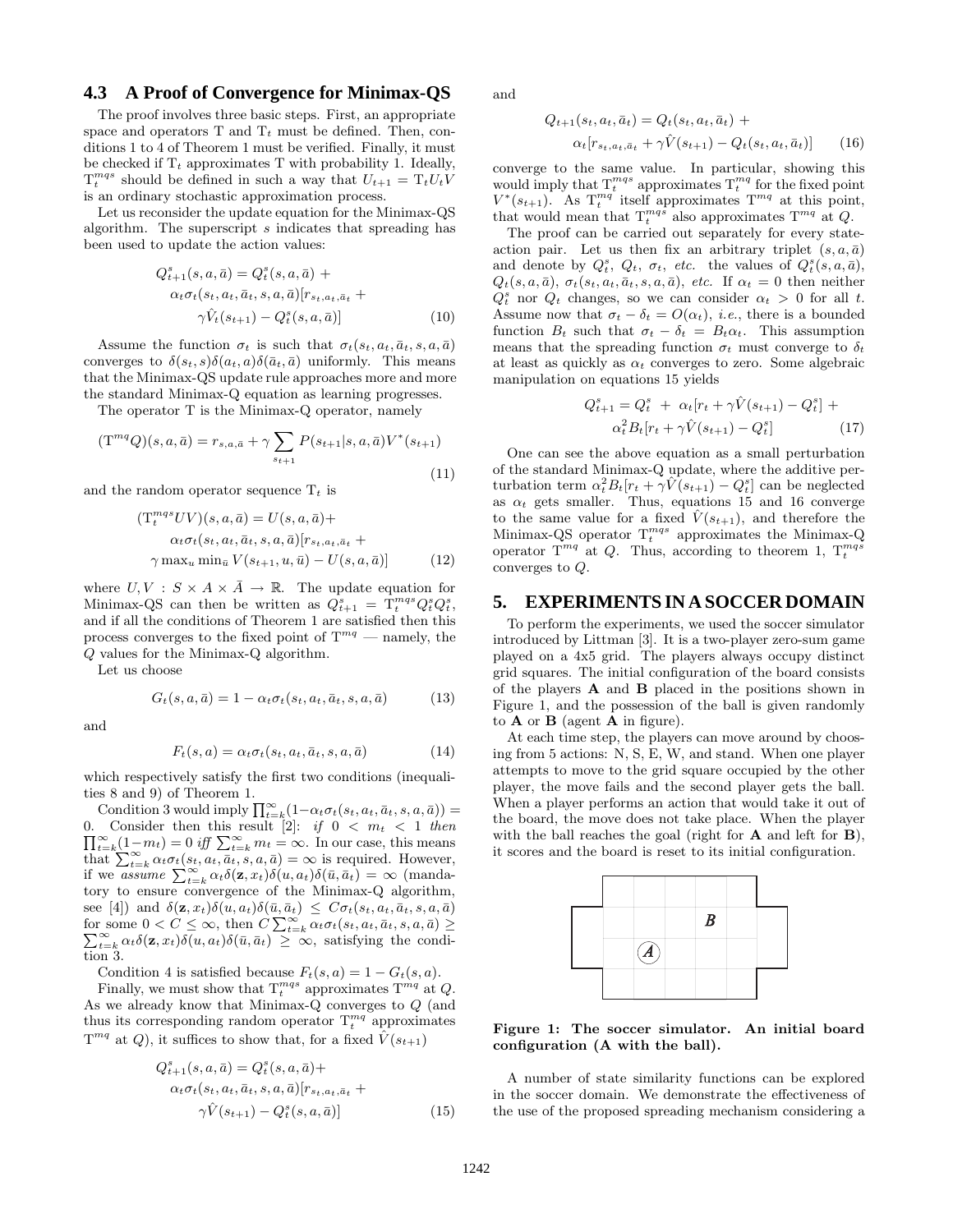state similarity function based on very simple rules derived from particular board configurations.

Referring to Figure 1, it can be noticed that provided player A holds the ball, it does not matter where exactly player B is, as far as the overall game situation is concerned. Thus, we addopted a state similarity function which consider as similar those states in which A holds the ball and B lies in a region around the position it was when the experience took place. However, as the game board is small, similarity conditions must decrease quickly as B moves further away from its real position (because its corresponding state encompasses a large region relative to the game board). Quick spatial decrease was provided by using an exponential form for the state similarity function.

Similarity among configurations was defined as a function of the number of actions required to move the opponent (player **B**) from the position where the real experience took place to the position defined in the similar configuration considered. Formally, this measure of similarity mentioned corresponds to a spreading function  $\sigma_t(s_t, a_t, \bar{a}_t, s, a, \bar{a})$  $g_t(s_t, s)\delta(a_t, a)\delta(\bar{a}_t, \bar{a})$  (see equation 3) with  $g_t(s_t, s) = \tau^d$ where  $d$  is the minimal number of actions to get the opponent from  $s_t$  to s and  $\tau$  is either a constant (in some of the experiments reported below it is kept at 0.7) or (for the remaining experiments) a decreasing linear function of the iteraction number (0.7 is the maximum initial value).

We only spread the experience  $\langle s_t, a_A, a_B, s_{t+1}, r_t \rangle$  at time t to all states s defined for some neighborhood of  $B_{s_t}$  (see Figure 2). In the experiments reported here this neighborhood is measured by the chessboard metric d*ch* for two board positions  $\mathbf{B}_{\mathbf{s_t}} = (x_{B_{s_t}}, y_{B_{s_t}})$ , where the real experience took place, and the similar state defined by player **B** at  $\mathbf{B}_s = (x_{B_s}, y_{B_s})$ :

$$
d_{ch}(\mathbf{B}_{\mathbf{s_t}}, \mathbf{B}_{\mathbf{s}}) = \max\{|x_{B_{s_t}} - x_{B_s}|, |y_{B_{s_t}} - y_{B_s}|\}\
$$
 (18)

Given a d*ch* value, a spreading area is defined where each cell of this area represents the **B** position in the similar state considered. Figure 2 depicts the spreading value  $\tau^d$  for all cells included in the area defined by  $d_{ch} = 1$  (Figure 2(a)) and  $d_{ch} = 2$  (Figure 2(b)).

#### **5.1 Experimental Setup**

We run 9 different experiments in the soccer simulator, 3 using a constant spreading function in the learning algorithm — Minimax-QS, constant spreading — 3 using a linearly decreasing spreading function in the learning algorithm — Minimax-QS, decreasing spreading — and 3 using a traditional implementation of the Minimax-Q algorithm — Minimax-Q.

The learning player **A** was trained against a random opponent **B** (Figures 3 and 4) and against a Minimax-Q opponent **B** (Figure 5).

The parameters used in the algorithms were set as:  $\gamma =$ 0.9, initial value of  $\alpha = 1.0$  (maximum) and decreasing linearly to 0 in the 150000 iteraction, *i.e.*, becomes 0 at aproximately the game 500, initial value of  $Q - table = 0$ , random rate of exploration  $= 0.2$ , representing the probability of choosing a random action, and random rate of action execu $tion = 0.2$ , representing the non-determinism in the action execution.

For each learning algorithm, we run a sequence of 100 sessions, each of them consisting of 600 matches. Each match is composed of 10 games, and each game is ended by a goal



**Figure 2: Spreading area and values for the configuration illustrated in Figure 1. (a) Area for chessboard distance**  $d_{ch} = 1$  (8 neighbors of  $B_{s_t}$ ) and (b) for  $d_{ch} = 2$  (24 neighbors of  $B_{s_t}$ ).

scored (either by the learning player or by the opponent) or by reaching a pre-defined number of iterations (empirically set as 50). At the beginning of each match, both players are transported to the initial configuration of the board (see Figure 1). Learning data is reset at the beginning of each session. We computed the average number of goals balance scored by the learning player from 1 to 600 matches, over 100 sessions.

### **5.2 Results**

The resulting score balances for the learner **A** against the opponent **B** for each experiment are illustrated in Figures 3,4, and 5.



**Figure 3: Results for the soccer game using the Minimax-Q algorithm (thin line), the Minimax-QS algorithm with a linearly decreasing spreading fucntion (bold line), and the Minimax-QS algorithm using a constant spreading function (dashed line). The spreading values used are shown in Figure 2(a).**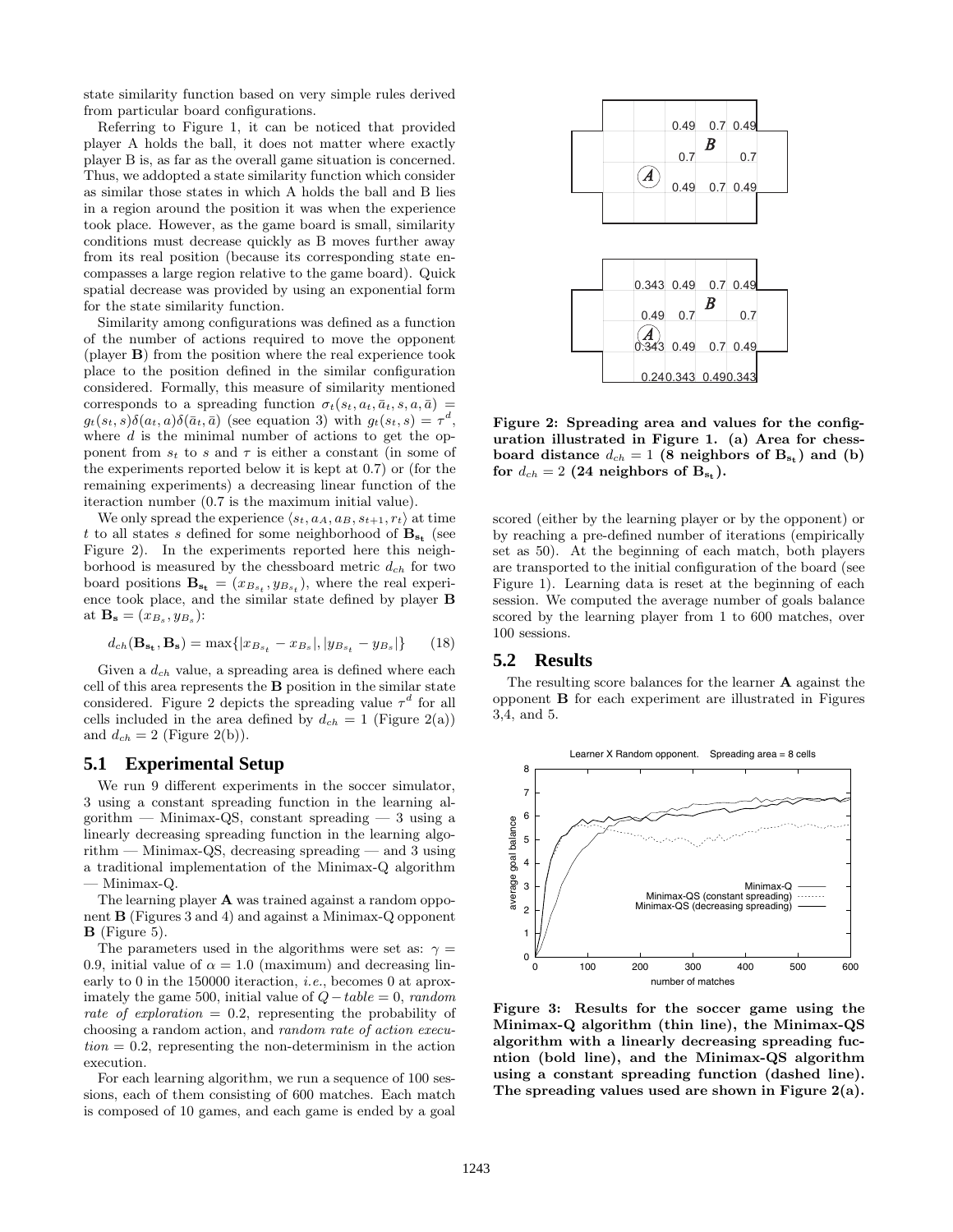

**Figure 4: Results for the soccer game using the Minimax-Q algorithm (thin line), the Minimax-QS algorithm with a linearly decreasing spreading function (bold line), and the Minimax-QS algorithm using a constant spreading function (dashed line). The spreading values used are shown in Figure 2(b).**



**Figure 5: Results for the soccer game using the Minimax-Q algorithm (thin line), the Minimax-QS algorithm with a linearly decreasing spreading function (bold line), and the Minimax-QS algorithm using a constant spreading function (dashed line). The spreading values used are shown in Figure 2(a).**

The results ( Figures 3 and 4) show an effective increase in the goal balance of the learning player in the beginning of the experiments in which a spreading function was used (Minimax-QS). After 50 matches, Minimax-QS presents a positive goal balance of 5, whilst Minimax-Q presents a positive goal balance of only 2.5. However, in the long term the positive goal balance against a random opponent is not very impressive if a constant spreading function is used. This could mean that, from a certain stage, the spreading mechanism can raise difficulties for the learning process since it can spread information to states that, in fact, should not be considered similar. On the other hand, if the spreading mechanism stops acting after a few matches — about 100 matches in the experiments reported here — Minimax-QS converges to Minimax-Q values. The theoretical proof presented in this paper corroborates this evidence, since it shows that if the spreading mechanism vanishes at least as quickly as the learning rate, then Minimax-QS in fact converges to optimal values.

Results were particularly interesting when a Minimax-Q learner opponent was considered (Figure 5). The Minimax-QS learners — for fixed and variable spreading functions present significant improvement over the Minimax-Q opponent (positive goal balance of 4 goals around the 50th. match) in the short term. As expected, in the long term Minimax-QS policies for decreasing spreading converge to the learned Minimax-Q values (zero goal balance), confirming experimentally the optimal convergence property demonstrated in section 4.

### **6. CONCLUSION**

In this paper we have contributed a Minimax-QS algorithm, in which a spreading function is used to improve online learning time of control policies in multi-agent systems. This algorithm enhances Minimax-Q by embedding a priori knowledge in the spreading function, while at the same time keeping the convergence properties of the latter.

We have conducted empirical evaluations of Minimax-QS in a simplified simulator for the soccer domain. The results confirm the usefulness of the spreading function for learning purposes. The positive contributions of the spreading function can be mostly evidentiated in the beginning of the learning process. Even when using a very simple domaindependent spreading function, the performance of the learning algorithm could be significantly improved. It should be stressed, however, that a wrong choice of state similarity function can significantly degrade performance of Minimax-QS. Fortunately, in many games similarities inherently exist in the environment, making it easy to design simple and useful state similarity functions [5].

We plan to continue investigating the use of experience generalization in hybrid RL algorithms. More specifically, lines of research worth pursuing include evaluation in real domains, integration with other convergence speeding up techniques, and studies on adaptation of the spreading function to the task domain.

#### **7. ACKNOWLEDGMENTS**

This research was conducted under the NSF/CNPq-ProTeM CC Project MAPPEL (Grant no. 68003399-8). Carlos H. C. Ribeiro is grateful to FAPESP (proc. 99/05777-2) and CNPq (Grant no. 301228/97-3-NV).